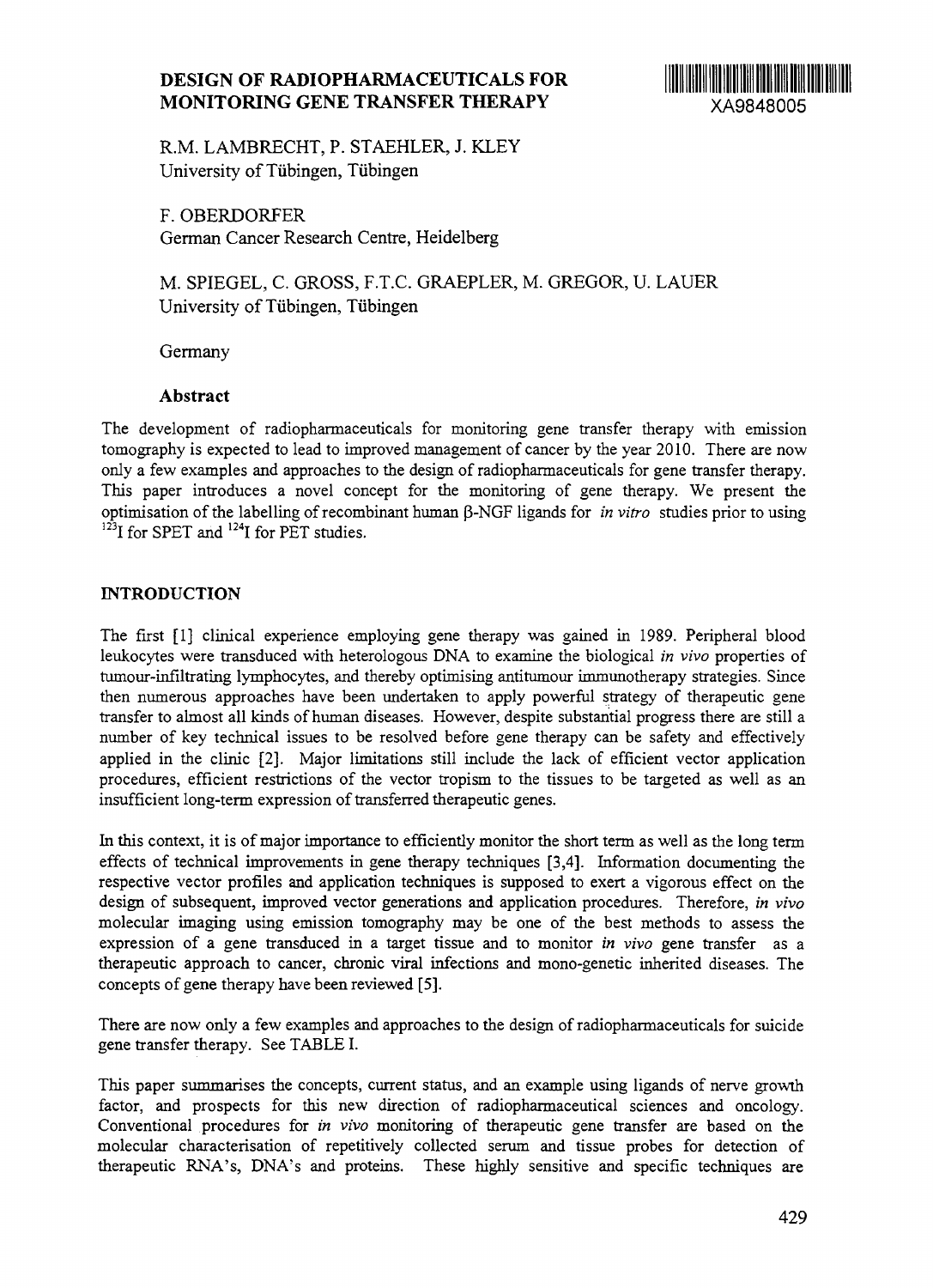| <b>TRACER</b>                                           | <b>GENE / VECTOR TYPE</b>                                 | <b>REFERENCE</b>            |
|---------------------------------------------------------|-----------------------------------------------------------|-----------------------------|
| <sup>131</sup> I-FIVAU, FIVRU                           | HSV-tk / STK retrovirus                                   | Wiebe, et al, 1995 [6]      |
| $131$ <sub>I-/</sub> $124$ <sub>I-FLAU</sub>            | HSV-tk / gpSTK-A2 retrovirus                              | Tjuvajev, et al., 1995 [10] |
| ${}^{3}H$ -5FC                                          | HSK-tk                                                    | Haberkorn, et al., 1996 [7] |
| ${}^{18}$ F-Acyclovir                                   | HSK-tk / Adenovirus                                       | Srinivasan et al., 1996 [8] |
| $18$ F-FHPG                                             | HSK-tk                                                    | Goldman, et al., 1996 [13]  |
| $125$ <sub>I</sub> - $/124$ <sub>I</sub> - $\beta$ -NGF | Adenovirus / PLDNSN retrovirus                            | This Work, 1997 [15]        |
| $125$ <sub>I-/</sub> $124$ <sub>I-</sub> ----MAb        | Adenovirus / PLDNSN retrovirus                            | This Work, 1997 [24]        |
| ${}^{18}$ F-Purines                                     | HSK-tk                                                    | Barrio, et al., 1997 [28]   |
| $125$ I-Bombesin                                        | Adenovirus / AdCMGRPr                                     | Rogers et al., 1997 [29]    |
| FIVAU                                                   | $=$ (E)-5-2-(iodovinyl)-2-deoxyuridine, R = ribofuranosyl |                             |
| FIAU                                                    | = Fluoro-1 b D-arabinofuranosyl-5-iodouracil              |                             |
| 5FC                                                     | $= 5$ -Fluorocytosine                                     |                             |
| FHPG                                                    | $= 9-1-(1-Fluoro-3-hydroxy-2propoxyl)-methylguanidine$    |                             |
| $\beta$ -NGF                                            | $=$ Recombinant $\beta$ -Nerve Growth Factor              |                             |
| Bombesin = $mIP-Des14$ -Bombeson-(7-13)NH <sub>2</sub>  |                                                           |                             |

## TABLE I. RADIOTRACERS AIMED TO GENE TRANSFER THERAPY

laborious and require a continuous control of expression strength, kinetics and localisation following gene transduction. In order to expand gene transfer to the patient setting, it is essential to understand *in vivo* cell cycle control, proliferation, apoptosis and neovascular activity, e.g. within tumours. The goal for PET is to define a convenient way for *in vivo* monitoring of the kinetics, the definition and continuous monitoring of a distinct vector tropism and distribution particularly with the initial 72 hours following *in vivo* transduction as well as over longer time periods (i.e., months to years subsequent to the initial gene transfer procedure).

Iodine-124 is the positron-emitting radionuclide of choice in the design and development of therapeutic radiopharmaceuticals. Iodine-124 has a 4.16 day half-life, and 25% on the nuclear decay events are associated with emission of a positron  $(E_{\beta+} = 2.134 \text{ MeV})$ . The radioisotope has been produced [30] for PET applications [31] by using either the  $^{124}Te(d,2n)^{124}I$  and the  $^{124}Te(p,n)^{124}I$ nuclear reactions by irradiation of high isotopic enrichment (>97%) of <sup>124</sup>Te with 15 MeV deuterons or 12 MeV protons, respectively.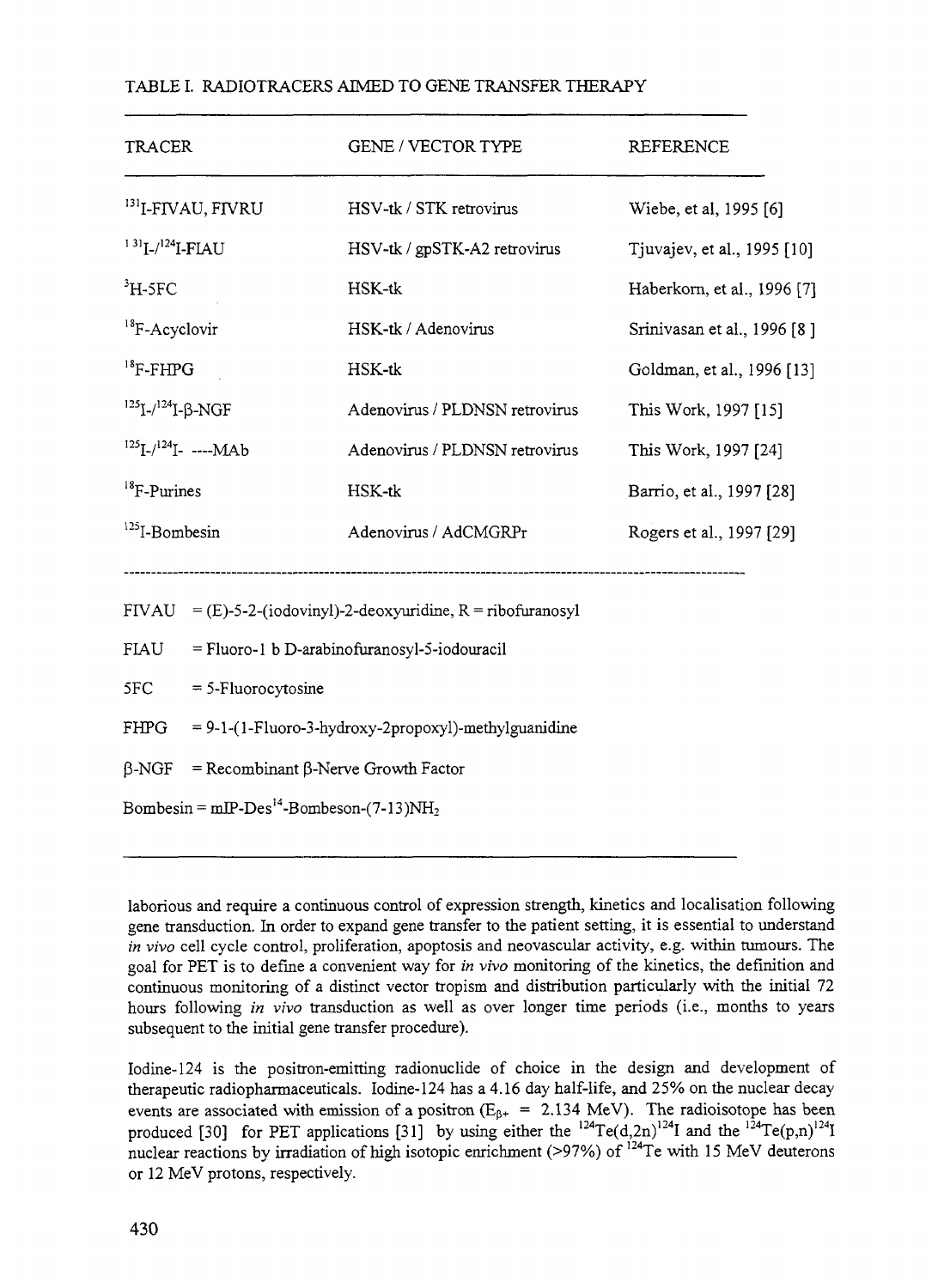Approaches by Wiebe et al., [6], Haberkorn et al., [7], Srinivasan et al., [8], Monclus et al. [9], and Tjuvajev et al. [10,11,12] and Goldman et al [13] used a retroviral vector to transfer the suicide gene coding for the thymidine kinase of the herpes simplex virus (HSV-tk) in tumour cells. The indirect measurement of gene expression was attempted [14] through visualisation of enzyme activity of a tracer pro-drug (e.g., ganciclovir or 5-fluorocytosine) to the toxic product to follow the metabolism of the radioactive probe.

Our novel approach [15] focuses on the design of a suitable cell surface reporter system that incorporates a receptor protein and its specific ligand for the in vivo monitoring system of target restricted tropic vectors for selected targets of gene transfer therapy. This is exemplified by diverse asialoglycoprotein-receptor restricted, hepatotropic vector systems [16,17,18].

The cytokine nerve growth factor (NGF) comprised of 118 amino acid residues was chosen as the ligand, and a cytoplasmatically truncated mutant of the low affinity nerve growth factor receptor P75 (delta-p75) as the appropriate marker gene. The tertiary structure is comprised of three cystine disulfide residues and three Beta hairpins. The NGF is present as a dimer for biological activity [19,20]. NGF has a high affinity to at least two broad cell surface receptors [21] called p75 (Kd of 10<sup>-9</sup>) and TrkA (Kd of 10<sup>-11</sup>). The interaction with p75 seems to involve Lysine residues. The structure of NGF also contains two tyrosine residues that are not required for binding to p75, and therefore do not influence the biological activity when radio-iodinated [19].

There is evidence that NGF-R has a role in programmed cell death of neurons, regulation and coordination neuronal proliferation, differentiation and maintenance in the adult, the information flow between the nervous and immune system, and pain causing events.

## EXPERIMENTAL

Stable LNGF-R cell lines have been generated by transduction of amphotropic PA317 packing cells with LNGF-R encoding retroviral vector pLDNSN (Boehringer Mannheim). Stable cell lines were characterised by PCR and immunochemistry. Supernatant of stable producer clone PALDNS#12 yields a titre of 7 x 10<sup>5</sup> cfu/ml, and was used for transduction of NIH 3T3 fibroblasts, and two hepatoma cell lines (HuH7 and Morris Hepatoma). Thereby, pairs of LNGF-R receptor positive and LNGF-R receptor negative (negative controls) cell lines were made available subsequent for binding studies. In addition, LNGF-R cDNA encoding recombinant adenoviral vectors were transfected which allow also the monitoring of the adenoviral gene transfer. Construction was achieved by homologous recombination of the respective cDNA with the adenoviral shuttle vector in E. coli [22], and subsequent plaque purification. These adenoviral vectors are currently used for LNG-R transduction of NIH 3T3 and Morris hepatoma recipient cells thereby allowing functional analysis of the adenoviral mediated gene transfer.

Initially  $^{125}$ I was used for the optimisation of the labelling of recombinant human  $\beta$ -NGF ligands prior to using <sup>123</sup>I for SPET and <sup>124</sup>I for PET studies. Two methods were evaluated: lactoperoxidase, and as a superior approach using the mild oxidising agent N-bromosuccinimide (NBS). The radiochemical yields with ranged I25I ranged from 85 to 95% with lactoperoxidase, and from 95 to *98%* with NBS. The NBS reaction was carried-out as follows: 10  $\mu$ g NGF was incubated with 0.5 mCi<sup>125</sup>I-iodide (in NaOH) and 0.3  $\mu$ g NBS in a final volume of 15  $\mu$ l Na-Phosphate buffer (0.13 M, pH 7.4) on ice for 5 min. The reaction was terminated by dilution with Na-phosphate buffer containing 0.5% BSA.

The NGF (2.5  $\mu$ g) was incubated with  $124$ I (17 mCi/ml from UKV-Essen) and 0.08  $\mu$ g NBS. The radiochemical yield was determined by tic on silica gel 60 using a mobile phase of (acetone / nbutanol / ddH<sub>2</sub>O / ammonia) (65/20/5/10). The radiochemical yield with  $^{124}$ I was >90%. The product was purified with a Biogel P6 Micro BioSpin Column, that was equilibrated with Na-Phosphate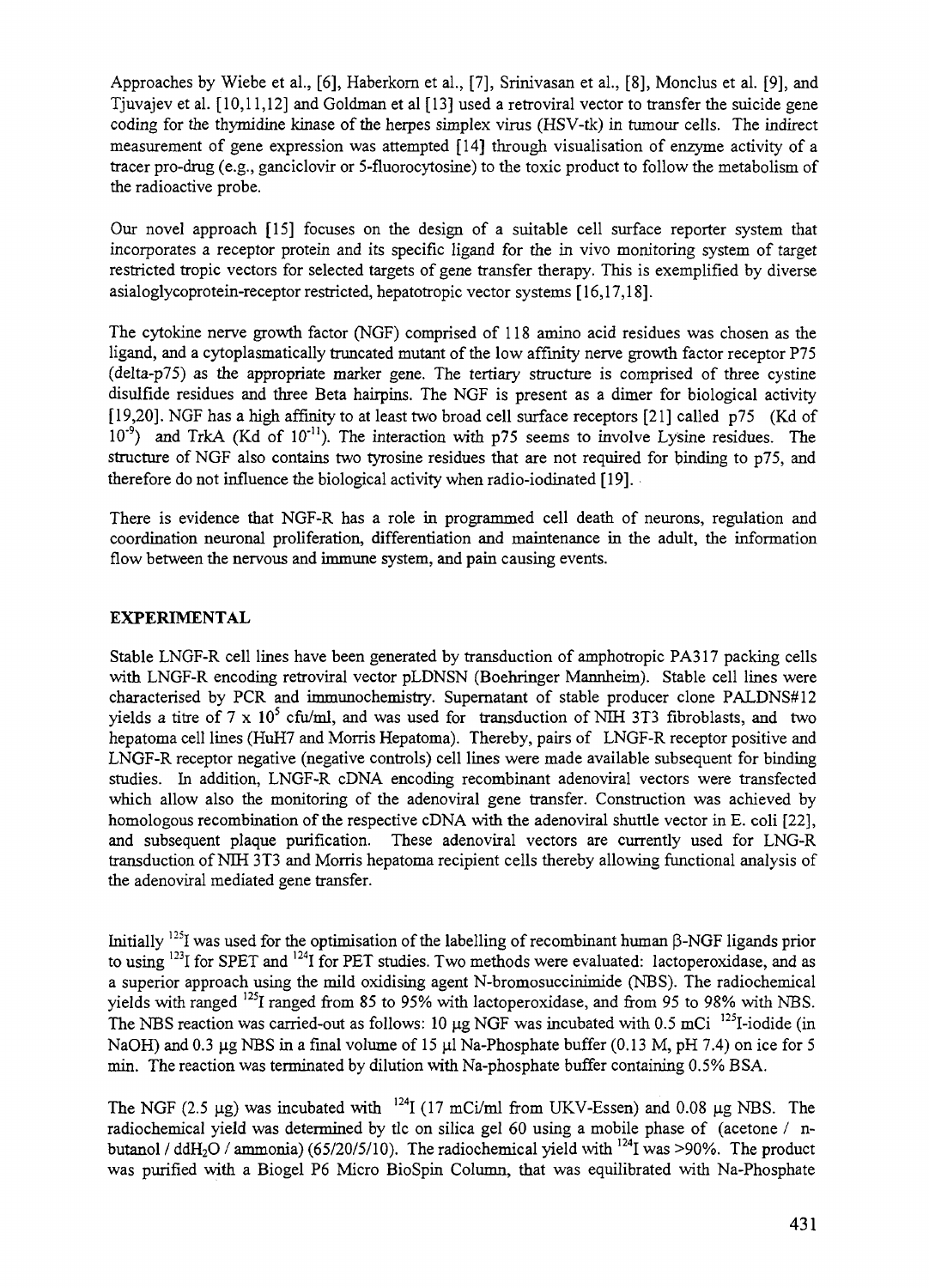

FIG. 1. RADIO-HPLC FOR PURIFICATION OF RADIO-IODINATED NGF.

buffer containing 0.5% BSA and 0.1% Protaminsulfate. Radio-HPLC was performed with a  $C_{18}$ column using a gradient of  $H_2O$  and Acetonitrile (with  $0.1\%$  mTFA). See FIG. 1

Characterisation of the retrovirally transduced cell lines has yielded NGF-R positive clones both in immunofluorescence as well as functional binding with labelled NGF. The biological NGF activity was estimated using the NGF induce neuron growth on PC 12 cells to be 80% of the native NGFs. The specific binding of the labelled NGF to the PC12 cells was 70%.

A Micro-imager I (Biospace, Paris) with 30 micron resolution gave *in vitro* images confirming the radioiodinated NGF was bound to the LNGF-R surface receptor reporter protein expressed on both stable transduced NIH 3T3 as well as on Morris Hepatoma cells, but not on untransduced control cells [15]. These results provide the first experimental evidence that the chosen ligand/receptor system (LGF/LNGF-R) vector transduced target cells. This novel approach differs from applications of radiopharmaceuticals restricted for usage in suicide gene transfer therapy only (See TABLE I) in that usage of a non-functional marker gene (here: the LNGF-R gene devoid of any intrinsic receptor functions) enables an universal application of such "monitoring" vectors without interfering with the cellular functions of the vector addressed target cells. .

Currently, biodistribution in rodents, and *in vivo* emission tomographic studies are planned [23,24] at DKFZ using a high resolution PC 2048-7WB PET scanner [25]. For this purpose, the Morris hepatoma animal model [26] will be used. The model closely resembles the tumour biology of human hepatocellular carcinomas in tumour growth rate, blood supply characteristics and metastases. Tumour implantation was performed by insertion of  $\sim$  3 mm<sup>3</sup> of Morris hepatoma tumour 3924 tissue into the sub-capsular pocket of the left lobe of the liver [27]. After 10-14 days the tumours were injected with LNGF-R transducing retroviral or adenoviral vectors. The PET study [24] is planned 48 hr after the transduction procedure.

#### **CONCLUSION**

The development of radiopharmaceuticals for monitoring gene transfer therapy with emission tomography is expected to lead to improved management of cancer by the year 2010. This paper summaries the progress to date.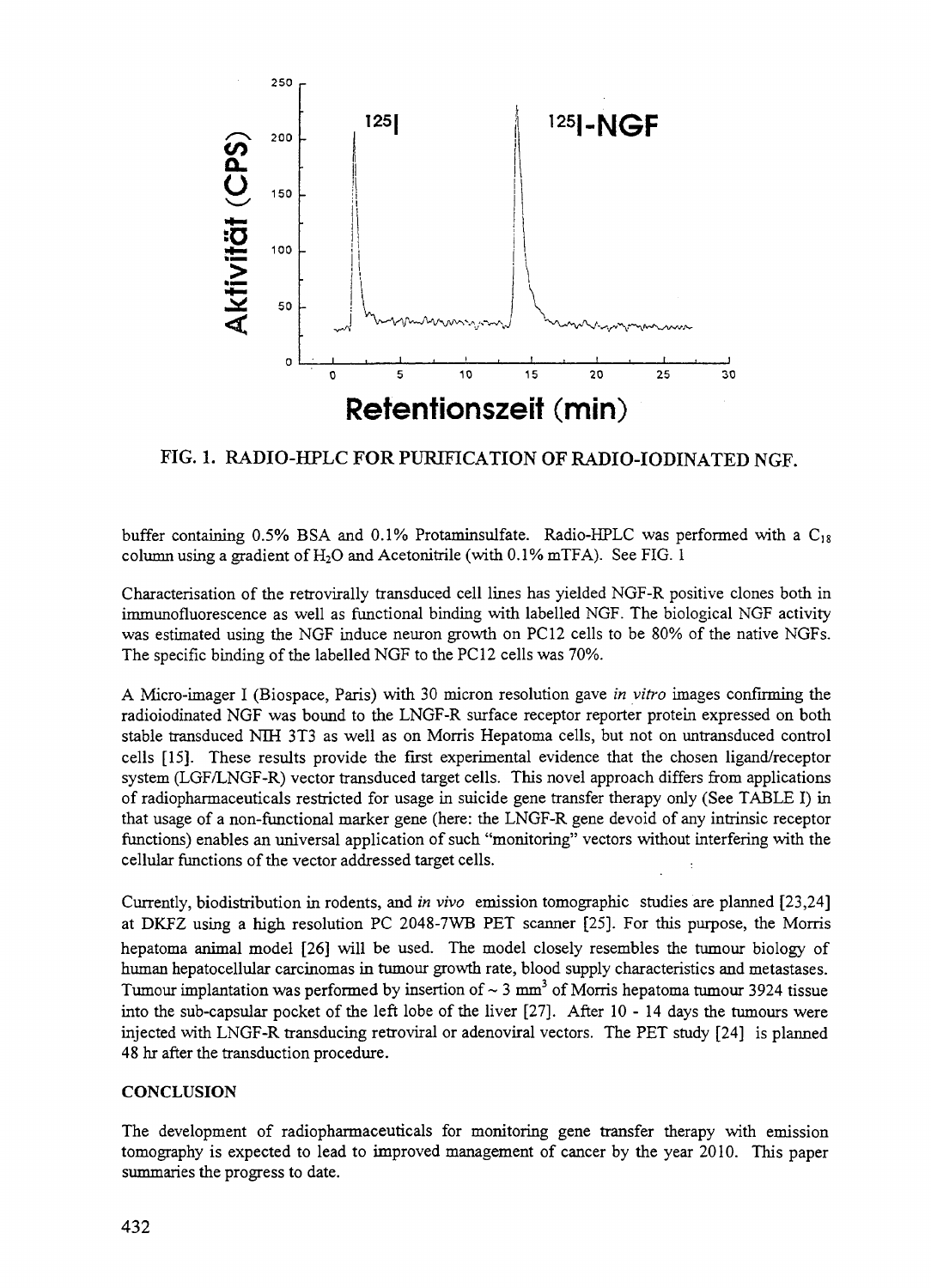#### **ACKNOWLEDGEMENT**

This work was supported in part by the Fortuene-Programme (Grant No. F.1281089) of the Medical Faculty of University Clinic of the Eberhard-Karls University of Tuebingen. The donation from Boehringer-Mannheim is acknowledged with appreciation.

#### **REFERENCES**

[I] Rosenberg, S. A., Aebersold, P., Cornetta, K.; Kasid, A., Morgan, R. A., Moen, R., Karson, E. M., Lotze, M. T., Yang, J. C, Topalian, S. L., Merino, M. J., Culver, J., Miller, M., Blase, R. M., and Anderson, W. F., " Gene transfer into humans - immunotherapy of patients with advanced melanoma using tumour-inflitrating lymphocytes modified by retroviral gene transduction". New England J. Med. (1990) 323: 570-578.

[2] Verma, I. M. and Somia, S., "Gene Therapy - Promises, Problems and Prospects " (1997), Nature, 389: 239-242.

[3] Mulligan, R. C, "The basic science of gene therapy", Science (1993) 260: 926-932.

[4] Larson S. M., Tjuvajev, J., and Blasberg, R. "Triumph over mischance; A role for nuclear medicine in gene therapy", (1997) J. Nucl. Med. 38: 1230-1233.

[5] Wiebe, L. I., "Imaging the functions of the cell nucleus", (1996) in Directions in Radiopharmaceutical Research and Development". S. J. Mather, Editor, Kluwer Academic Press, Dordrecht, pp. 115-136.

[6] Wiebe, L. I., "Radiopharmaceuticals to monitor transfection imaging in gene therapy of cancer", (1995), 6<sup>th</sup> European Symposium on Radiopharmacy and Radiopharmaceuticals, Graz.

[7] Haberkorn, U., Oberdorfer, F., Gebert, J., "Monitoring gene therapy with cytosine deaminase: in vitro studies using tritiated-5-fluorocytosine " (1996), J. Nucl. Med., 37: 87-94.

[8] Herschman, R., Sharfstein, S., Gambir, S. S., MaClaren, D., Cherry, S., Srinfasan, A., Satyamurthy, N., Barrio, J. R., and Phelps, M. E., "In vivo imaging of gene expression associated with cell replication", (1997), J. Nucl. Med. 38: 250P.

[9] Monclus, M., Luxwn, A., Cool, V., Dammhau, P., Schurins, Q.-L., Havet, K,, Baudson, N., Van Naemen, J., Velu, T. and Goldman, S. "Synthesis of radiopharmaceuticals for gene therapy", (1997), 12<sup>th</sup> Int. Symp. Radiopharmaceutical Chemistry, Uppsala, 20-22.

[10] Tjuvajev, J. G., Avril, N., Safer, M., Joshi, R., Oku, T., Sasajima, T., Miyagawa, T., Beattie, B., Daghigan, F., Augenson, F., Di Resta, G., J. Koutcher. J., Sweit, J., Finn, R., Larson, S. and Blasberg, R., "Quantitative PET imaging of HSK1-tk gene expression with <sup>124</sup>I-FIAU" (1997), J. Nucl. Med. 38: 239P.

[II] Tjuvajev, J. G., Stockhammer, G., Desai, R., Uehara, H., Watanabe, K., Gansbacher, B., and Blasberg, R. G., "Imaging the expression of transfected genes *in vivo",* Cancer Research, (1995) 55: 6126-6132.

[12] Tjuvajev, J. G., Finn, R, Vatanable, K., Joshi, R., Oku T., Kennedy, J., Beattie, B., Koutcher, J., Larson, S., and Blasberg, R. G. "Noninvasive imaging of Herpes virus thymidine kinase gene transfer and expression: A potential method for monitoring clinical gene therapy", Cancer Research, (1996) 56: 4087-4095.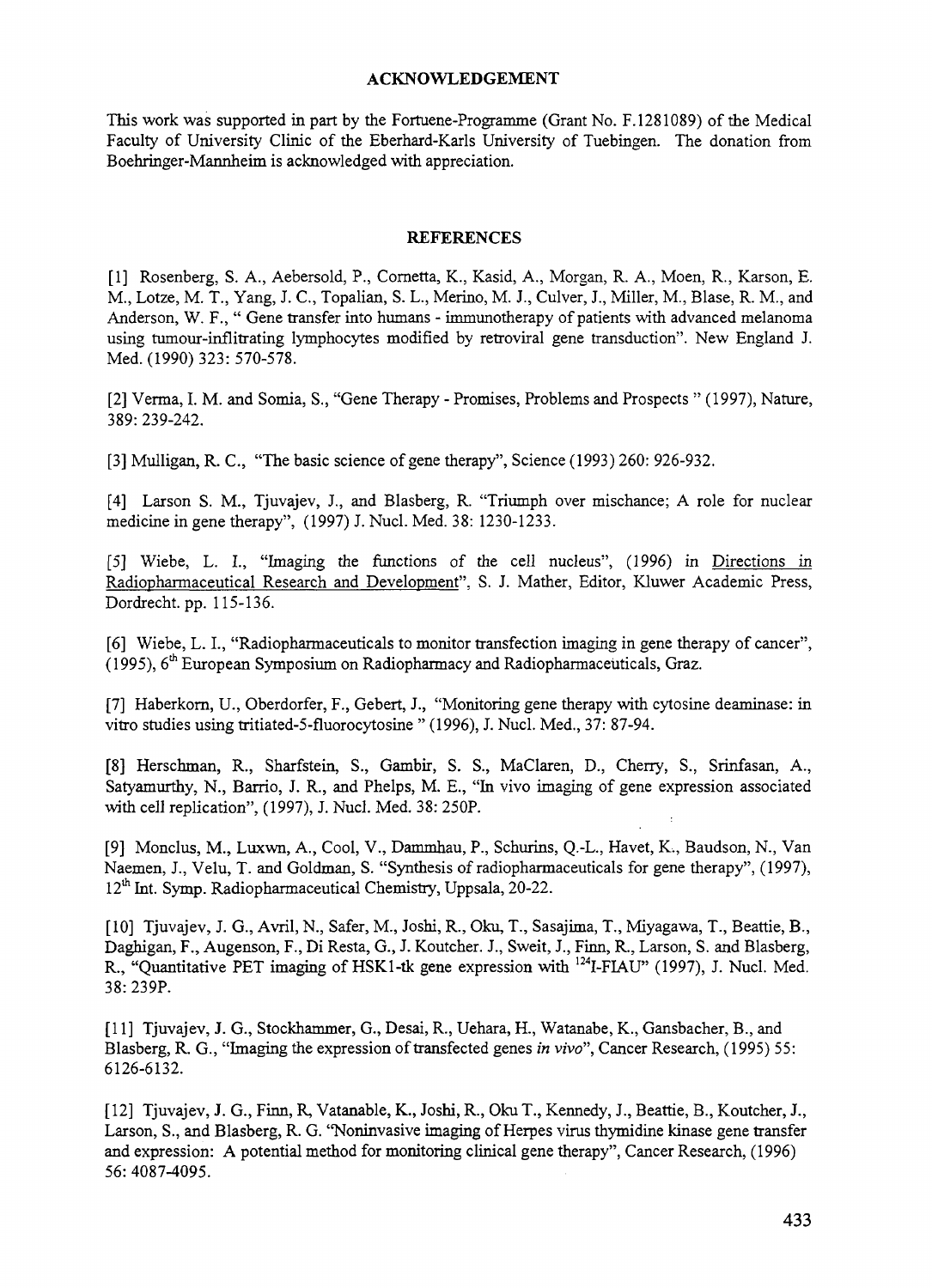[13] Goldman, S., Monclus, M., Cool, V. et al, "A novel PET tracer for evaluation of gene therapy", J. Nucl. Med. 37:53P.

[14] Haberkorn, U., Altmann, A., Morr, I, Knof, K.-W., Germann, C, Haeckel, R., and Oberdorfer, F., "Monitoring gene therapy with Herpes Simplex virus thymidine kinase in hepatoma cells: uptake of specific substrates" (1997), J. Nucl. Med. 38: 287-294.

[15] Staehler, P., Spiegel, M., Wybranietz, W., Schenk, A., Gross, C, Oberdorfer, F., Gregor, M., Lauer, U., and Lambrecht, R. M. "Pilot study of a positron emitting radiopharmaceutical for *in vivo* monitoring of gene transfer therapy", Fortuene Colloquium, University of Tuebingen, October (1997).

[16] Spiegel, M., Gregor, M., and Lauer, U., "Generation of retroviral pseudo-types for usage in liver-restricted *in vivo* gene therapy", Gut (1995) 37: A133-134.

[17] Bitzer, M., Lauer, U., Baumann, C, Spiegel, M., Gregor, M., and Neubert, W. J., "Sendai virus efficiently infects cellls via the asialoglycoprotein-receptor and requires the presence of cleaved FO precursor proteins for this alternative route of cell entry", J. Virology (1997) 71: 5481-5486.

[18] Leyer, S., Bitzer, M., Lauer, U., Kramer, J., Neubert, W. J., and Sedlmeier, " Sendai virus-like particles devoid of NH protein infect cells via the human asialoglycoprotein receptor", J. Gen. Virology (1998) 79: 683-687.

[19] McDonald, N. Q., Lapatto, R., Murray-Rust, J., Gunning, J., Wlodawe, A., and Blundell, T. L., "New Protein Fold Revealed by a 2.3 A Resolution Crystal Sructure of Nerve Growth Factor ", (1991), Nature, 354:411-414.

[20] Bradshaw, R. A., Murray-Rust, J., Ibanez, C. F., McDonald N. Q., Lapatto, R., and Blundell, T. L., "Nerve Growth Factor: Structure / Function Relationships", (1994), Protein Science, 3: 1901- 1913.

[21] Chao, N. V., and Hempstead, B. L., "p75 and Trk: a two receptor system", (1995), TINS, 18: 321-325.

[22] Chartier, C, Degryse, E., Dieterle, A., Dreyer, D., Mehtali, D., Parirani, A., "Efficient generation of recombinant adenovirus vectors by homologous recombination in E. coli", J. Virology (1996)70:4805-4810.

[23] Staehler, P., (1998), Diploma thesis to University of Konstanz, Germany.

[24] Staehler, P., Lambrecht, R. M., Oberdorfer, F., Gregor, M. and Lauer, U. (to be published).

[25] Brix, G., Doll, J., Bellemann, M.E.., Trojan, H., Haberkom, U., Schmidlin, P., and Ostertag, H., "Use of scanner characteristics in iterative image reconstruction for high-resolution positron emission tomography studies in small animals", (1997) Eur. J. Nucl. Med., 24: 779-786.

[26] Morris, H. P., Slaughter, L. J., "Historical development of transplantable hepatomas" in Adv. Med. Biol. (H. P. Morris and W. E. Criss, Eds.), Plenum Press, New York (1978), vol 92, 1-19.

[27] Yang, R., Rescorla, F. J., Reilly, C. R., and Faught, F. R., Sanghvi, N. T., Lumeng, L., Franklin, T. D., Grosfeeld, J. L., "A reproducible rat liver cancer model for experimental therapy: introducing a technique of intrahepatic tumour implantation", J. Surg. Res., (1992), 52: 193-198.